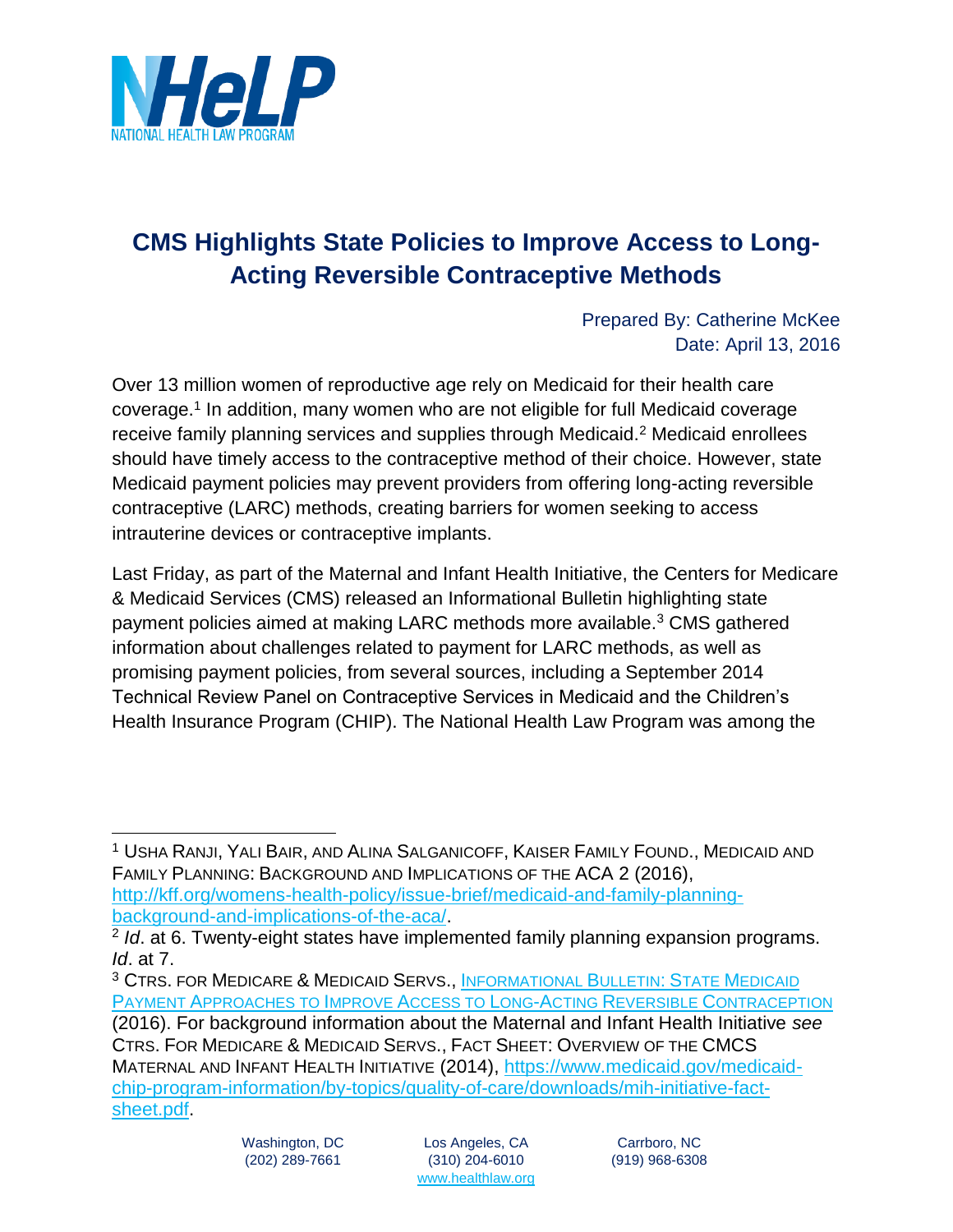experts participating in the Technical Review Panel and has been promoting many of the payment policies described in the Informational Bulletin.<sup>4</sup>

## Barriers to LARC Access

In the Informational Bulletin, CMS identified a number of challenges related to reimbursement for LARC methods, including the following:

- State Medicaid agencies typically pay hospitals a single predetermined fee for all labor and delivery services (generally structured as global billing or bundled payment), and the fee does not account for the costs associated with providing LARC methods immediately postpartum.
- In outpatient settings, payment rates may be insufficient for LARC devices and/or insertion procedures.
- Providers may face significant upfront costs to obtain LARC devices. In addition, if a provider orders a device for a particular patient, and the patient doesn't ultimately use the device, the provider may have to discard it at a financial loss.
- Some states do not reimburse providers for replacement and reinsertion of LARC devices, or for removal under all circumstances.
- Some states and Medicaid managed care organizations (MCOs) have adopted prior authorization and step therapy requirements for LARC methods.<sup>5</sup> These requirements can delay or prevent women from accessing LARC methods.

## Promising State Policies and Practices

To assist states in increasing access to LARC methods and thereby reducing the rate of unintended pregnancy, CMS identified state payment policies that address one or more of these barriers. The majority of the payment policies address the problems associated with providing LARC methods immediately postpartum. CMS pointed to 14 states that have unbundled payment for LARC devices and/or insertion procedures from other labor and delivery services.<sup>6</sup> In addition, CMS referred to payment policies designed to

<sup>6</sup> CTRS. FOR MEDICARE & MEDICAID SERVS., *supra* note 3, at 4-16. Additional states have adopted similar payment policies for providing LARCs postpartum. For a complete list of



 $\overline{a}$ 

<sup>4</sup> *See, e.g.,* Memo from Nat'l Health Law Program to Interested Parties, Postpartum LARC Resources for Advocates (2014); ERIN ARMSTRONG, NAT'L HEALTH LAW PROGRAM, MARA GANDAL-POWERS AND SHARON LEVIN, NAT'L WOMEN'S LAW CTR., AMANDA KIMBER KELINSON, NAT'L FAMILY PLANNING & REPRODUCTIVE HEALTH ASS'N, ALICIA LUCHOWSKI, AMERICAN CONGRESS OF OBSTETRICIANS AND GYNECOLOGISTS, AND KIRSTEN THOMPSON, UNIV. OF CAL., SAN FRANCISCO, BIXBY CTR., INTRAUTERINE DEVICES AND IMPLANTS: A GUIDE TO REIMBURSEMENT (2nd ed. 2015).

<sup>5</sup> CTRS. FOR MEDICARE & MEDICAID SERVS., *supra* note 3, at 2-3. Step therapy means that enrollees must try a less expensive drug or device and experience failure or contraindications before a more expensive drug or device will be covered.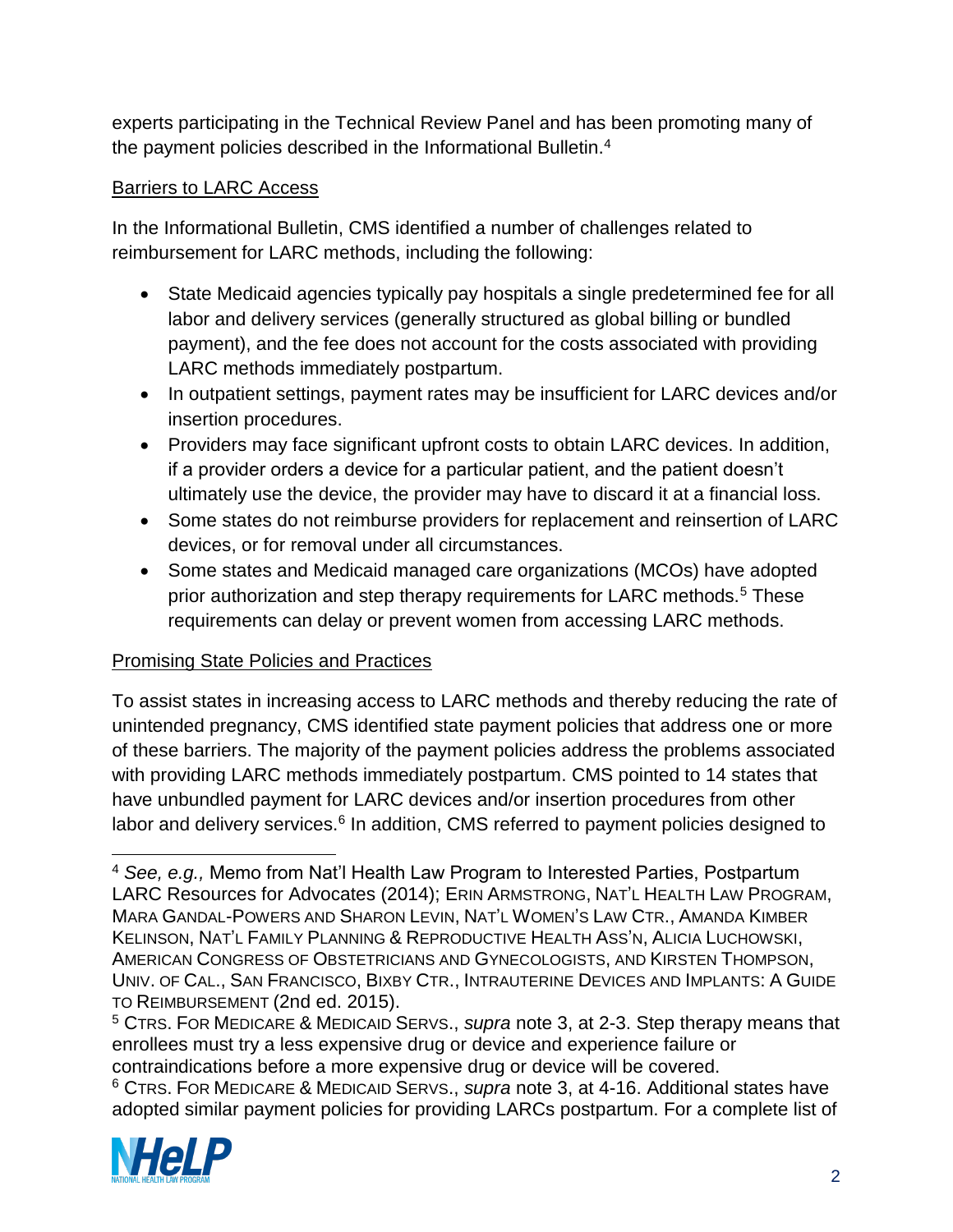make LARC methods more available to women who seek them in outpatient settings, such as:

- Increasing reimbursement rates for insertion, removal, and reinsertion procedures;
- Allowing providers to bill Medicaid for insertion or removal procedures in addition to an office visit (evaluation/management visit);
- Permitting Federally Qualified Health Centers and/or Rural Health Centers to receive reimbursement for LARC devices in addition to their normal encounter rates;
- Contracting with a specialty pharmacy to deliver LARC devices to providers and allowing providers to return unused and unopened devices to the specialty pharmacy; and
- Prohibiting MCOs from adopting prior authorization and step therapy requirements for LARC methods.

## What Else is Needed?

The Informational Bulletin represents an important step in improving access to LARC methods by explicitly allowing states to adopt these payment policies. However, further action is needed to ensure that Medicaid enrollees have timely access to LARC methods. CMS should require all states to adopt some of these payment policies.

In particular, CMS noted that states and MCOs have adopted prior authorization and step therapy requirements for LARC methods. Under prevailing medical standards of care, women should have access to the contraceptive method of their choice.<sup>7</sup> Step therapy requirements prevent some women from using their preferred method of family

 $\overline{a}$ these states, *see Medicaid Reimbursement for Postpartum LARC By State*, AMERICAN CONGRESS OF OBSTETRICIANS AND GYNECOLOGISTS [http://www.acog.org/About-](http://www.acog.org/About-ACOG/ACOG-Departments/Long-Acting-Reversible-Contraception/Coding-and-Reimbursement-for-LARC/Reimbursement-Resources-for-Postpartum-LARC-Initiation/Medicaid-Reimbursement-for-Postpartum-LARC-By-State)[ACOG/ACOG-Departments/Long-Acting-Reversible-Contraception/Coding-and-](http://www.acog.org/About-ACOG/ACOG-Departments/Long-Acting-Reversible-Contraception/Coding-and-Reimbursement-for-LARC/Reimbursement-Resources-for-Postpartum-LARC-Initiation/Medicaid-Reimbursement-for-Postpartum-LARC-By-State)[Reimbursement-for-LARC/Reimbursement-Resources-for-Postpartum-LARC-](http://www.acog.org/About-ACOG/ACOG-Departments/Long-Acting-Reversible-Contraception/Coding-and-Reimbursement-for-LARC/Reimbursement-Resources-for-Postpartum-LARC-Initiation/Medicaid-Reimbursement-for-Postpartum-LARC-By-State)[Initiation/Medicaid-Reimbursement-for-Postpartum-LARC-By-State](http://www.acog.org/About-ACOG/ACOG-Departments/Long-Acting-Reversible-Contraception/Coding-and-Reimbursement-for-LARC/Reimbursement-Resources-for-Postpartum-LARC-Initiation/Medicaid-Reimbursement-for-Postpartum-LARC-By-State) (updated April 8, 2016).

<sup>7</sup> AMERICAN COLLEGE OF OBSTETRICIANS AND GYNECOLOGISTS, GUIDELINES FOR WOMEN'S HEALTH CARE: A RESOURCE MANUAL 183 (3rd ed. 2007) (noting "in the absence of contraindications, patient choice should be the principal factor in prescribing one method of contraception over another."); Ctrs. for Disease Control and Prevention & U.S. Office of Population Affairs, *Providing Qualify Family Planning Services: Recommendations of CDC and the U.S. Office of Population Affairs*, MORBIDITY & MORTALITY WEEKLY REP., April 25, 2014, at 37,

<http://www.cdc.gov/mmwr/pdf/rr/rr6304.pdf> (noting that contraceptive choice is an important aspect of quality care).